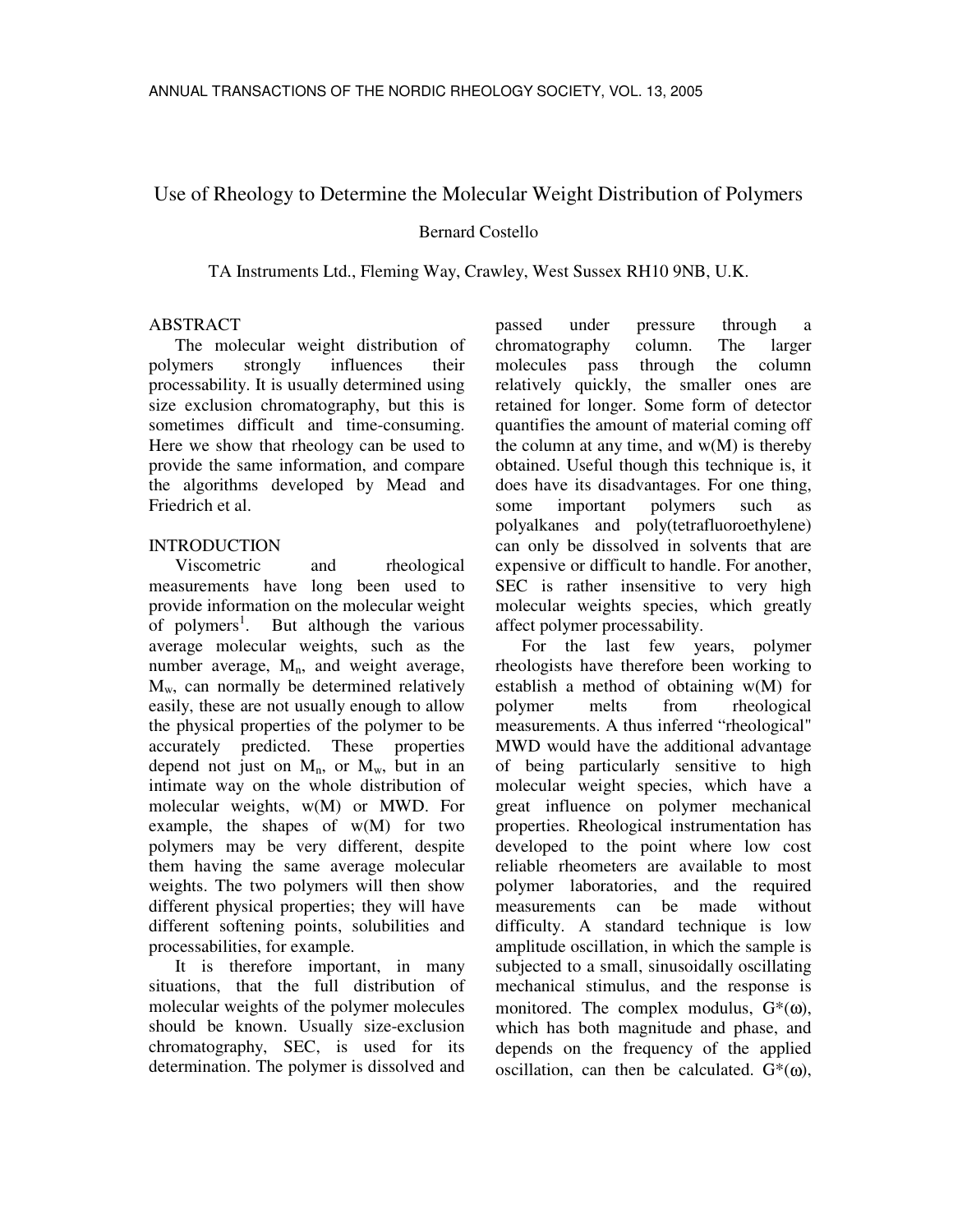the in- and out-of-phase components of which,  $G'(\omega)$  and  $G''(\omega)$  respectively, are usually reported, is the starting point for the derivation of the material functions such as  $w(M)$ .

Pioneering work in the field was conducted by Mead<sup>2</sup>, and separately by Thimm et al.<sup>3</sup>. Mead's algorithm formed the basis of the molecular weight distribution module in Rheometric Scientific's Orchestrator software, whereas Thimm's was used by TA Instruments in their Rheology Advantage software. The merger of the two companies in 2003 allowed a full comparison of the two versions, and in this presentation we show the results for a series of polystyrene samples of varying molecular weight and molecular weight distribution.

## THEORETICAL

The first step in the transformation from  $G^*(\omega)$  to w(M) is the computation of the linear relaxation spectrum,  $H(\tau)$ . This function can be appreciated from its relationship to the linear relaxation modulus,  $G(t)^{2,4}$ . If a small strain, that is a deformation, is applied instantaneously to a sample, then there will be a resulting stress; a stress being a force acting over an area. This stress will relax, that is decay over time, and the relaxation modulus is the stress divided by the strain, so it too decreases with time. Relaxation is due to various processes taking place within the sample, principally the motion of the whole or parts of the polymer molecules. Each relaxation process, or "mode" contributes a strength and timescale to the overall relaxation effect, and  $H(\tau)$  represents the strength of relaxation at each timescale.

 $H(\tau)$  can be calculated using Orchestrator or Rheology Advantage, Calculation of  $H(\tau)$  from either  $G^*(\omega)$  or G(t) is not straightforward, but once this has been done,  $H(\tau)$  can be used to generate w(M). There are two main types of mode which contribute to  $H(\tau)$  over standard timescales. At short timescales, commensurate with high frequencies, Rouse modes dominate. These are due to the motions of segments of each polymer molecule. At longer timescales, or lower frequencies, motions of whole molecules give rise to reptation modes. The Rouse modes are only weakly dependent on w(M), and they must be subtracted from the spectrum. The part of the spectrum due to reptation modes is then used to provide  $W(M)$ .

To effect the transformation of  $H(\tau)$  into w(M), an approximation formula based on the double reptation rule is used. The basic equation is the (generalized) mixing rule:

$$
G_{r}(t) = G_{N} \left( \int_{Me}^{\infty} F(M, t) \frac{1}{\beta} w(M) \frac{dM}{M} \right)^{\beta} (1)
$$

Where  $G_r$  is the reptation modulus  $G_N$  is the plateau modulus, and  $M_e \approx M_c/2$  is the entanglement molecular weight  $(M_c)$  is the critical molecular weight). F(M, t) denotes the relaxation kernel function, which describes the relaxation behaviour of a molecular weight fraction with a molecular weight of M, and  $\beta$  is a parameter which characterizes the mixing behaviour. Several forms of relaxation kernel have appeared in the scientific literature; an evaluation has been made by Maier et al. <sup>5</sup>. That used by Rheology Advantage essentially decays exponentially. The subscript "r" of the stress relaxation G(t) indicates that only the contributions of the reptation dynamics of the whole polymer chain are considered, the dynamics of the chain segments (Rouse modes), which are only weakly dependent on w(M), are not considered.

# RESULTS

An additional feature of the Orchestrator version is the ability to assume a distribution function for the molecular weight, and to back calculate the corresponding rheological functions. This is advantageous if the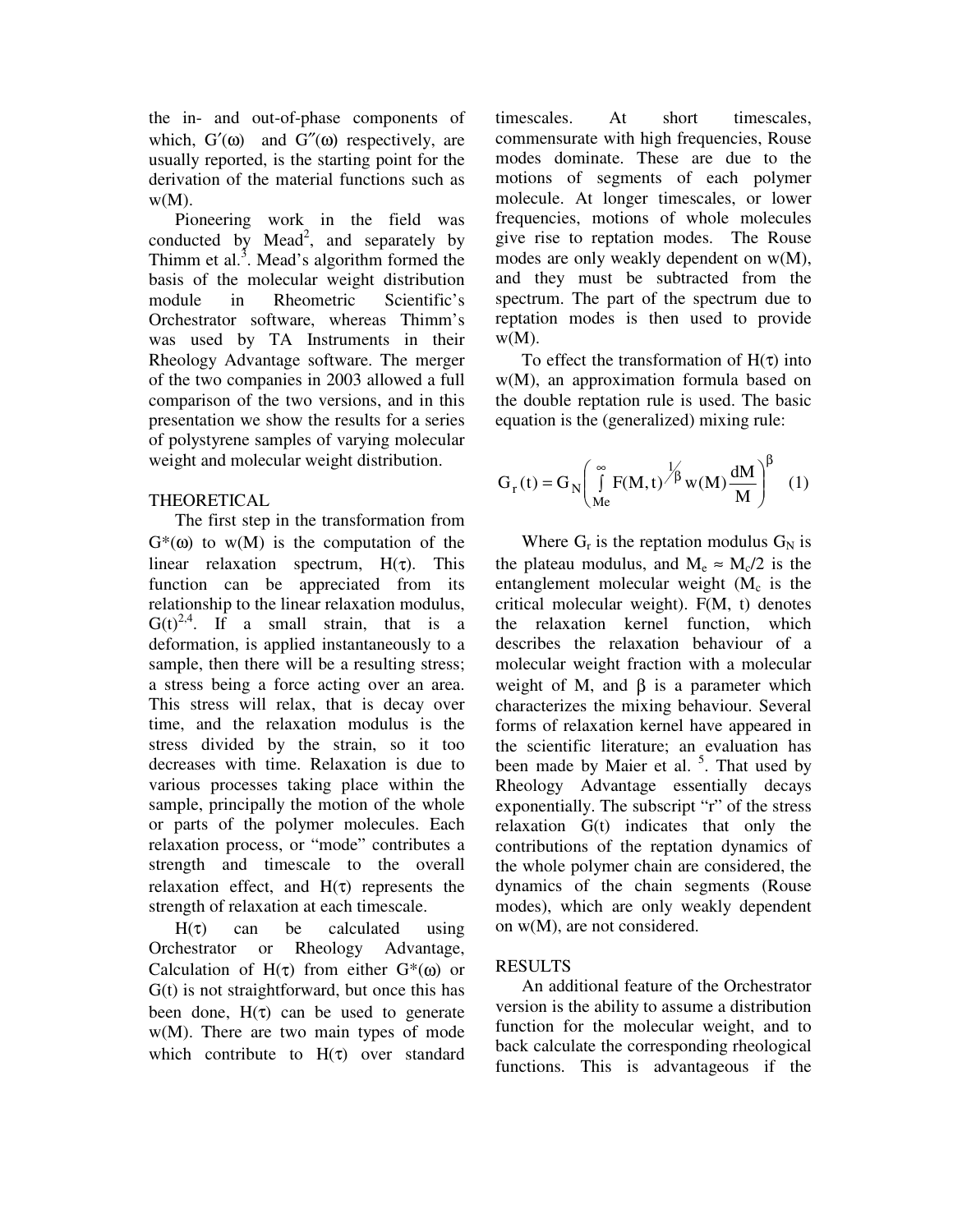sample is formed from a mixture of polymers, each with a w(M) that follows a standard distribution function such as Schultz or log normal.

Rheological data, supplied by Tuminello<sup>6</sup> for a series of well characterised polystyrene samples with unimodal molecular weight distributions was used for this comparison. The molecular weight distribution of each was available from SEC measurements. These were then compared with the results given by Orchestrator and Rheology Advantage. Good agreement was achieved in both cases. Rheology data for samples blended to give bimodal molecular weight distributions of known form, were also taken, and analysed using SEC and the two rheological algorithms.



## Figure 1: storage and loss moduli for a 1:1 by mass blend of polymers of  $M_w$  115k and 1150k

Storage and loss moduli for polymers of  $M_w$  115k and 1150k, blended in the mass ratio 1:1 are shown in Fig. 1. The relaxation spectrum,  $H(\tau)$ , calculated from these data using the algorithm of Honnerkamp<sup>4</sup>, is shown in Fig. 2.



Figure 2: relaxation spectrum calculated from the data shown in Fig. 1

The Molecular weight distribution calculated from the data are shown compared with the SEC data for the same polymer blend in Fig. 3.





The data in Fig. 3 are shown unnormalised, to facilitate comparison. The lines are include to guide the eye only. Both algorithms show good agreement with the SEC data, although perhaps Mead captures the shape of the distribution more accurately, the distribution range is more closely described by Thimm et al.